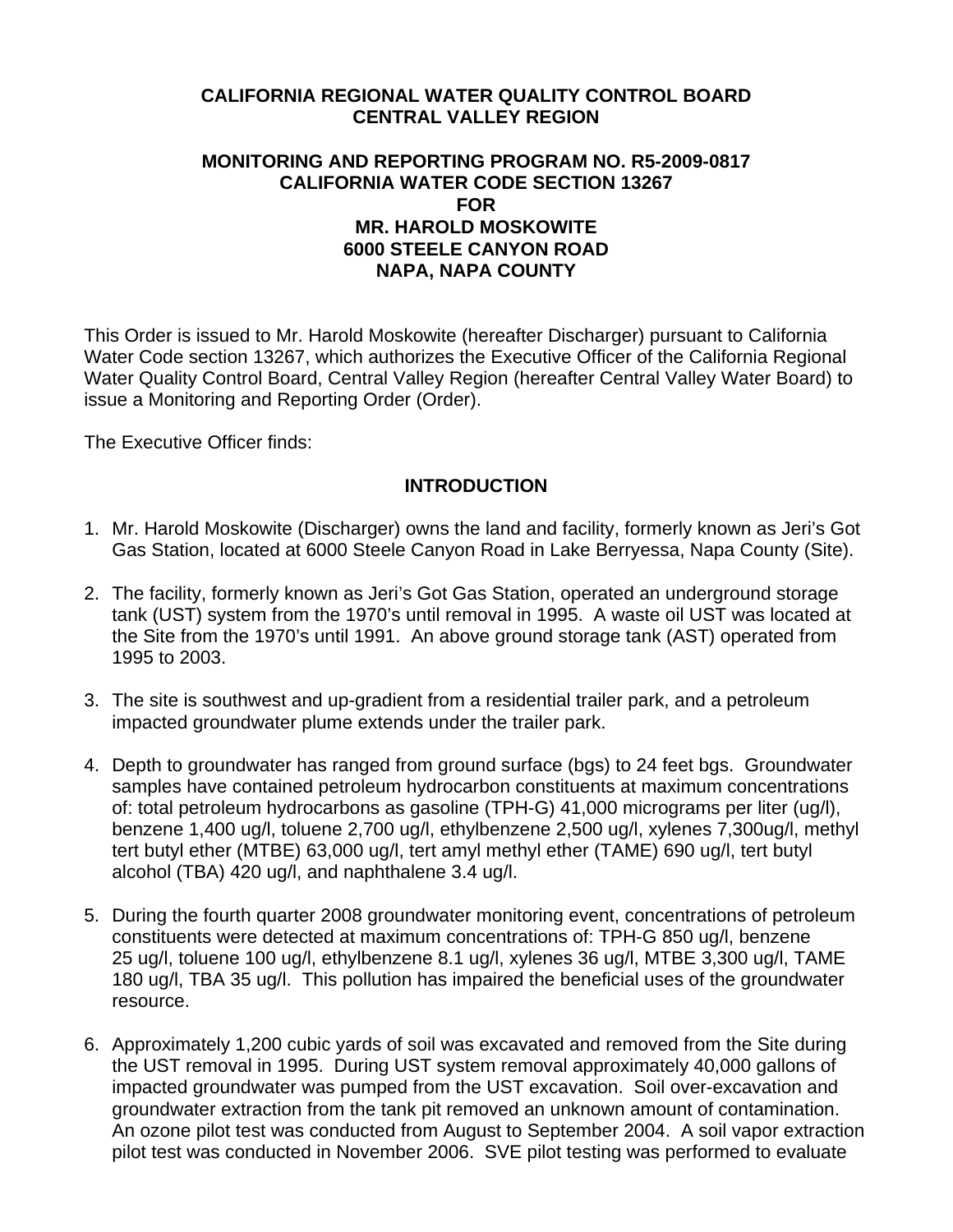the effective vapor extraction radius of influence for control of sparged ozone and introduction of oxygen in subsurface soils; mass removed was not calculated.

- 7. This Monitoring and Reporting Program (MRP) is issued by the Executive Officer of the Central Valley Water Board, pursuant to California Water Code (CWC) section 13267 and is necessary to delineate groundwater pollutant plumes and determine whether remediation efforts are effective.
- 8. Existing data and information about the site show the presence of various chemicals, including TPH-G, benzene, and MTBE, emanating from the property under the control of the Discharger, and resulting from the past operations at the Site. Based on the available data the Discharger is responsible for the discharge because he owned the property at the time petroleum hydrocarbons were discharged/released, and because he is the current owner of the property.
- 9. The California State Water Resources Control Board (State Water Board) Resolution No. 2009-0042 requires reduction from quarterly groundwater monitoring to semi-annual or less frequent monitoring at all sites, unless site-specific needs warrant otherwise, and requires notification to all responsible parties and the State Water Board of the new requirements by 1 August 2009. MRP R5-2009-0819 complies with State Water Board Resolution No. 2009-0042.

# **LEGAL PROVISIONS**

- 10. CWC section 13267 states, in part:
	- (b)(1) In conducting an investigation, the regional board may require that any person who has discharged, discharges, or is suspected of having discharged or, discharging, or who proposes to discharge waste within its region . . . shall furnish, under penalty of perjury, technical or monitoring program reports which the regional board requires. The burden, including costs, of these reports shall bear a reasonable relationship to the need for the report and the benefits to be obtained from the reports. In requiring those reports, the regional board shall provide the person with a written explanation with regard to the need for the reports, and shall identify the evidence that supports requiring that person to provide the reports.

The reports required herein are necessary for the reasons described in this Order, to assure protection of waters of the state, and to protect public health and the environment.

- 11. CWC section 13268 states, in part:
	- (a)(1) Any person failing or refusing to furnish technical or monitoring program reports as required by subdivision (b) of Section 13267 . . . or falsifying any information provided therein, is guilty of a misdemeanor and may be liable civilly in accordance with subdivision (b).
	- (b)(1) Civil liability may be administratively imposed by a regional board in accordance with Article 2.5 (commencing with Section 13323) of Chapter 5 for a violation of subdivision (a) in an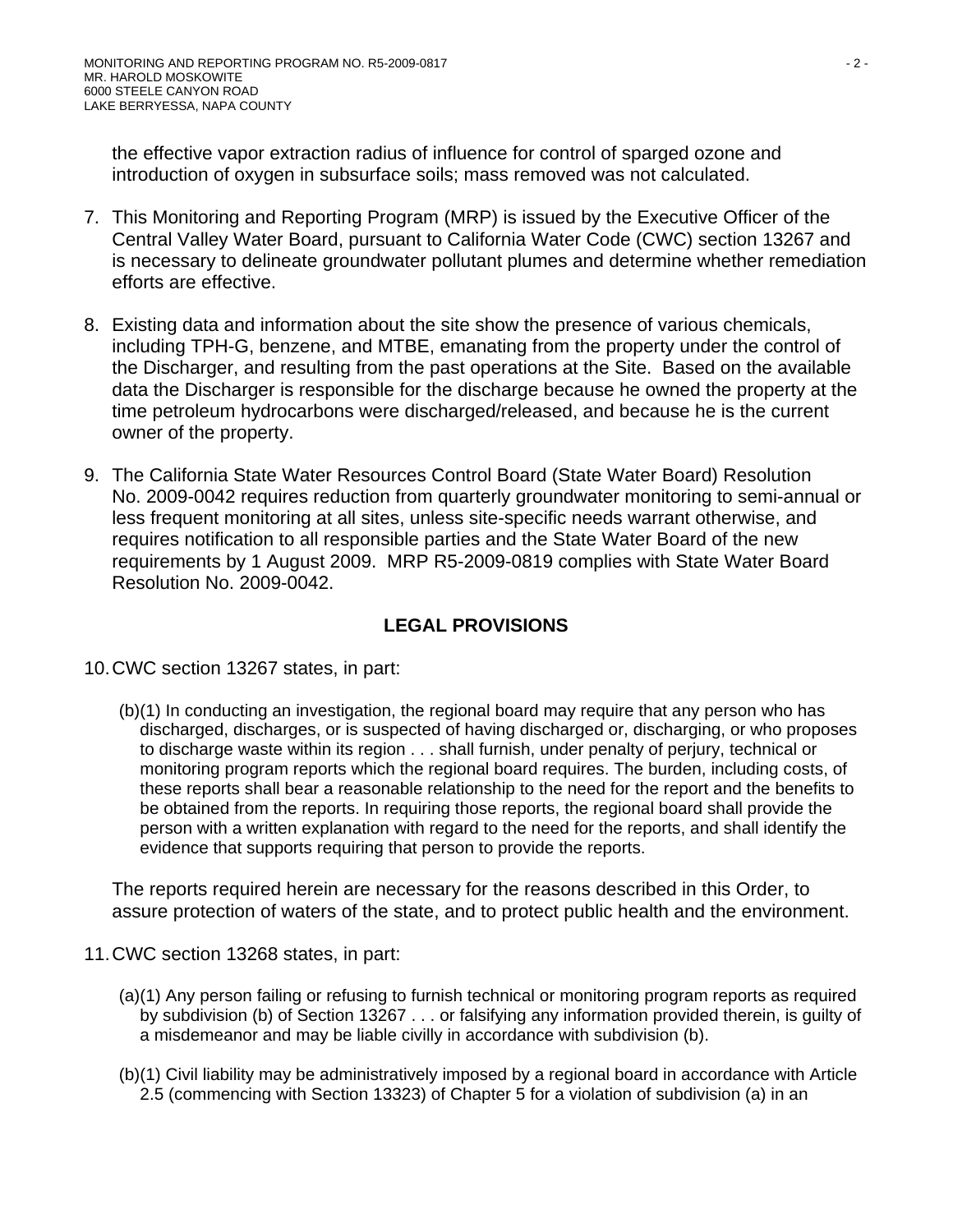amount which shall not exceed one thousand dollars (\$1,000) for each day in which the violation occurs.

Failure to submit the required reports to the Central Valley Water Board according to the schedule detailed herein may result in enforcement action(s) being taken against you, which may include the imposition of administrative civil liability pursuant to CWC section 13268. Administrative civil liability of up to \$1,000 per violation per day may be imposed for non-compliance with the directives contained herein.

12. Any person aggrieved by this action of the Central Valley Water Board may petition the State Water Board to review the action in accordance with CWC section 13320 and California Code of Regulations, title 23, sections 2050 and following. The State Water Board must receive the petition by 5:00 p.m., 30 days after the date of this Order, except that if the thirtieth day following the date of this Order falls on a Saturday, Sunday, or state holiday (including mandatory furlough days), the petition must be received by the State Water Board by 5:00 p.m. on the next business day. Copies of the law and regulations applicable to filing petitions may be found on the Internet at:

http://www.waterboards.ca.gov/public\_notices/petitions/water\_quality or will be provided upon request.

## **REQUIRED ACTIONS**

**IT IS HEREBY ORDERED** that, pursuant to California Water Code section 13267, the **Discharger** shall:

- 1. Conduct monitoring and reporting in compliance with the following specifications.
- 2. As shown on Figure 1, there are19 monitoring wells, two observations wells, one injection well, and one extraction well. Sensitive receptors in the vicinity of the Site include: private water supply wells, the closest of which is allocated at 1098 Capell Valley Road, approximately 1,750 feet northwest (down-gradient) from the Site, Oak Moss Creek approximately 500 feet north (down-gradient) from the Site, and an irrigation well at the vineyard approximately 400 feet east (cross-gradient) from the Site. The groundwater monitoring program for the 19 monitoring wells, the domestic, and irrigation well, and any wells installed subsequent to the issuance of this MRP, shall follow the schedule in the table below.
- 3. If sampling requirements for elimination of constituents have already been met, the Discharger is not required to sample for those constituents again based on the requirements in this MRP.
- 4. Monitoring wells with free phase petroleum product or visible sheen shall be monitored, at a minimum, for product thickness and depth to water.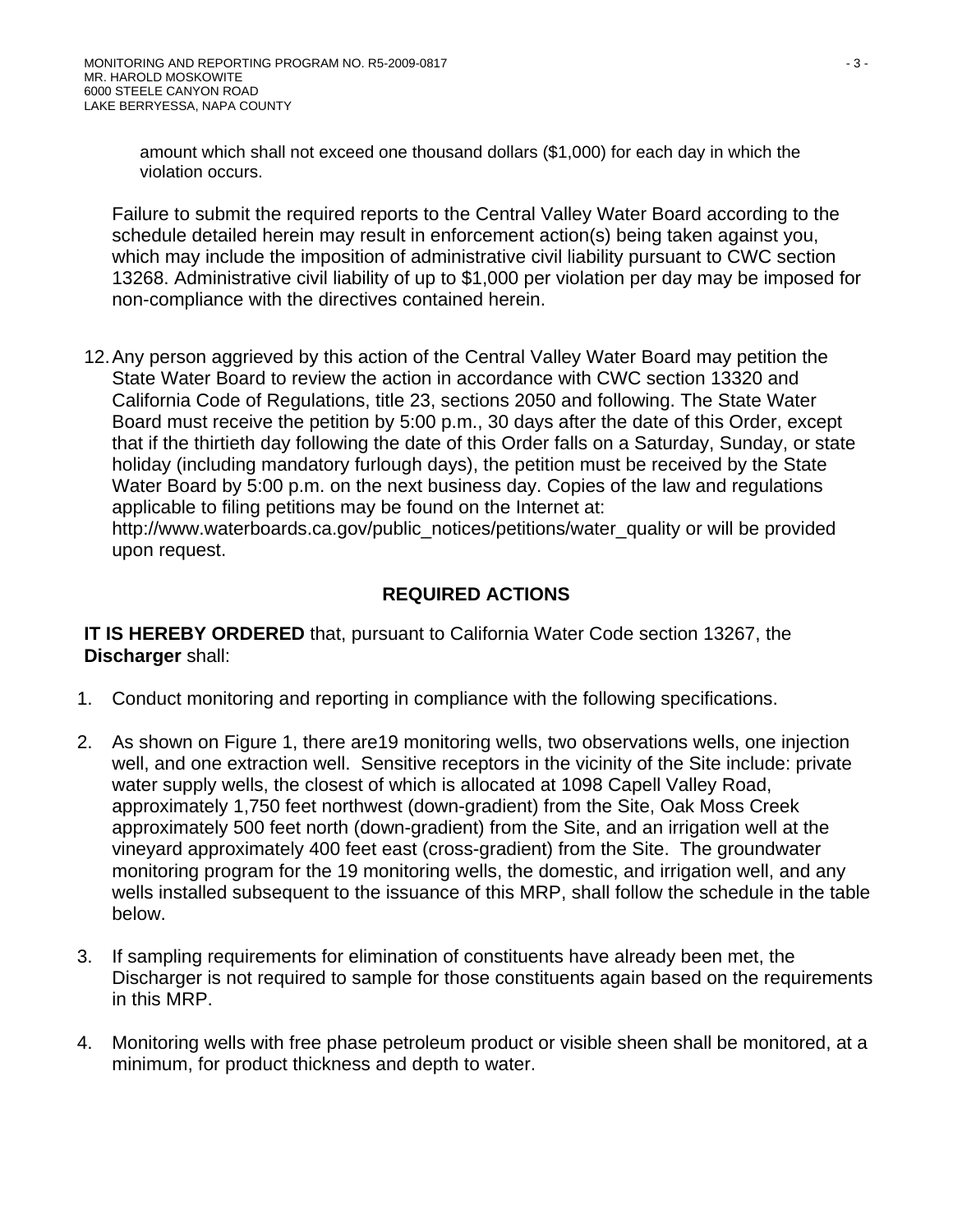- 5. Sample collection and analysis shall follow standard Environmental Protection Agency (EPA) protocol. The volume of extracted groundwater also shall be provided in semi-annual monitoring reports.
- 6. Prior to construction of any new groundwater monitoring or extraction wells, and prior to destruction of any groundwater monitoring or extraction wells, the Discharger shall submit plans and specifications to the Central Valley Water Board for review and approval. Once installed, all new wells shall be added to the monitoring program and shall be sampled and analyzed according to the schedule below.

|                                       | Analysis Frequency <sup>1</sup> |                           |                           |                               |                                |
|---------------------------------------|---------------------------------|---------------------------|---------------------------|-------------------------------|--------------------------------|
| <b>Well</b>                           | TPH-D                           | <b>TPH-G</b>              | <b>BTEX</b>               | <b>Fuel</b><br>Oxygenates $2$ | <b>Other</b><br>Parameters $3$ |
| $MW-1$                                | Semi-Annually                   | Semi-Annually             | Semi-Annually             | Semi-Annually                 | Semi-Annually                  |
| $MW-2$                                | Semi-Annually                   | Semi-Annually             | Semi-Annually             | Semi-Annually                 | Semi-Annually                  |
| $MW-3$                                | Semi-Annually                   | Semi-Annually             | Semi-Annually             | Semi-Annually                 | Semi-Annually                  |
| $MW-4$                                | Semi-Annually                   | Semi-Annually             | Semi-Annually             | Semi-Annually                 | Semi-Annually                  |
| $MW-5$                                | Semi-Annually                   | Semi-Annually             | Semi-Annually             | Semi-Annually                 | Semi-Annually                  |
| $MW-6$                                | Semi-Annually                   | Semi-Annually             | Semi-Annually             | Semi-Annually                 | Semi-Annually                  |
| $MW-7$                                | Semi-Annually                   | Semi-Annually             | Semi-Annually             | Semi-Annually                 | Semi-Annually                  |
| $MW-8$                                | Semi-Annually                   | Semi-Annually             | Semi-Annually             | Semi-Annually                 | Semi-Annually                  |
| $MW-9$                                | Annually                        | Annually                  | Annually                  | Annually                      | Annually                       |
| MW-10                                 | Annually                        | Annually                  | Annually                  | Annually                      | Annually                       |
| <b>MW-11</b>                          | Semi-Annually                   | Semi-Annually             | Semi-Annually             | Semi-Annually                 | Semi-Annually                  |
| MW-12                                 | Annually                        | Annually                  | Annually                  | Annually                      | Annually                       |
| MW-13                                 | Annually                        | Annually                  | Annually                  | Annually                      | Annually                       |
| <b>MW-14</b>                          | Not Analyzed <sup>4</sup>       | Semi-Annually             | Semi-Annually             | Semi-Annually                 | Semi-Annually                  |
| <b>MW-15</b>                          | Semi-Annually                   | Semi-Annually             | Semi-Annually             | Semi-Annually                 | Semi-Annually                  |
| MW-16                                 | Semi-Annually                   | Semi-Annually             | Semi-Annually             | Semi-Annually                 | Semi-Annually                  |
| <b>MW-17</b>                          | Not Analyzed <sup>4</sup>       | Semi-Annually             | Semi-Annually             | Semi-Annually                 | Semi-Annually                  |
| <b>MW-18</b>                          | Annually                        | Annually                  | Annually                  | Annually                      | Annually                       |
| MW-19                                 | Not Analyzed <sup>4</sup>       | Not Analyzed <sup>4</sup> | Not Analyzed <sup>4</sup> | Semi-Annually                 | Semi-Annually                  |
| OB-2                                  | Annually                        | Annually                  | Annually                  | Annually                      | Annually                       |
| Domestic &<br><b>Irrigation Wells</b> | Annually                        | Annually                  | Annually                  | Annually                      | Annually                       |
| New Wells                             | Semi-Annually                   | Semi-Annually             | Semi-Annually             | Semi-Annually                 | Semi-Annually                  |

1 Sample semi-annually in the first and third quarters, and annually in the third quarter

2 Fuel Oxygenates = MTBE, TBA, DIPE, ETBE, and TAME

3 Other Parameters = Dissolved Lead, ethanol, methanol, PAHs, and Naphthalene

4 Not analyzed for the listed constituent, unless requested by Central Valley Water Board staff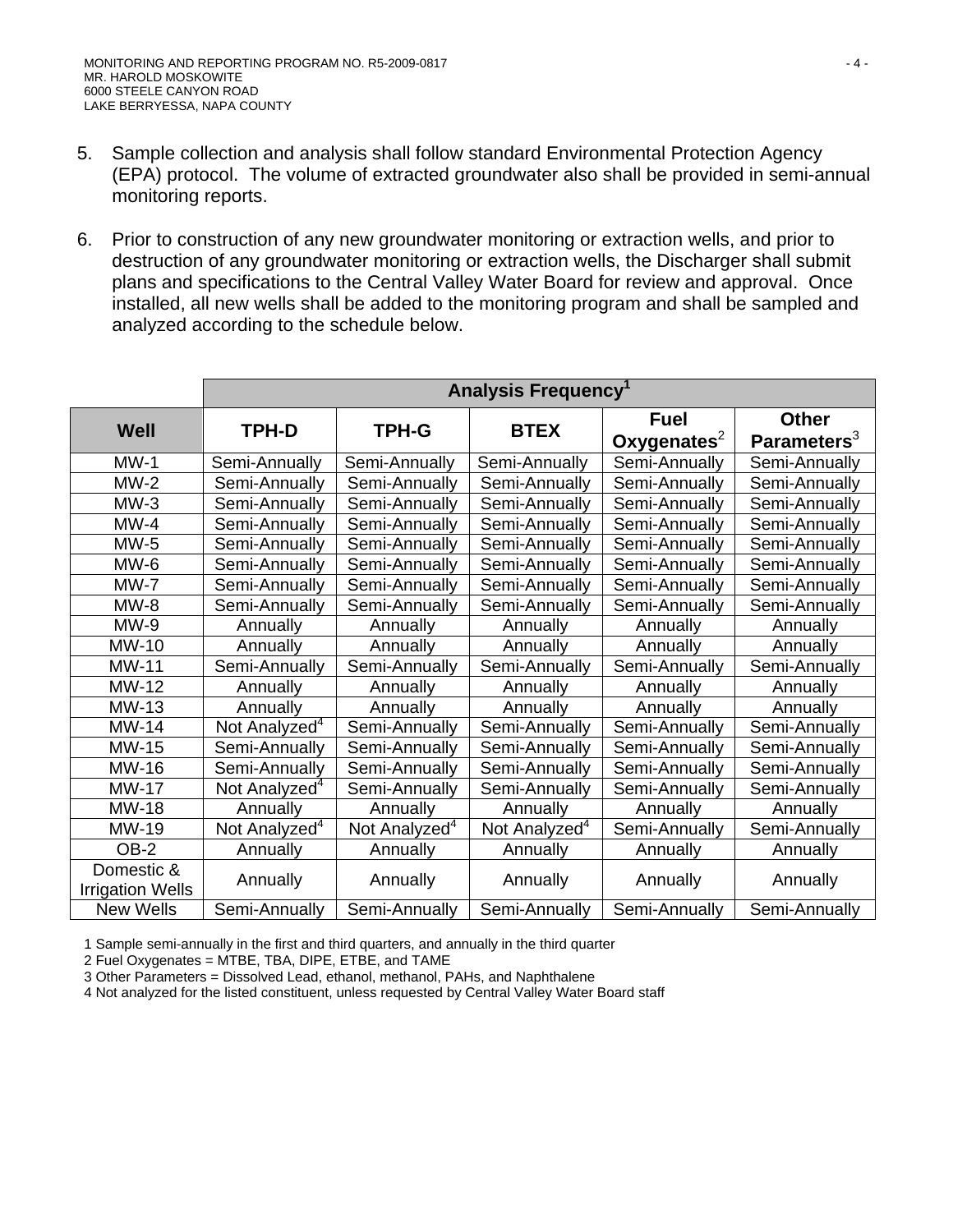| Constituents <sup>5</sup>    | <b>EPA Analytical</b><br><b>Method</b> | <b>Maximum Practical</b><br><b>Quantitation Limit<sup>6</sup></b><br>(ug/l) |
|------------------------------|----------------------------------------|-----------------------------------------------------------------------------|
| Depth to Groundwater         |                                        | $0.01$ ft                                                                   |
| TPH as Gasoline <sup>8</sup> | 8015M or 8260B                         | 50                                                                          |
| TPH as Diesel <sup>8</sup>   | 8015M                                  | 50                                                                          |
| BTEX <sup>8</sup>            | 8020 or 8260B                          | 0.5                                                                         |
| Dissolved Lead <sup>7</sup>  | 7421                                   | 10                                                                          |
| MTBE                         | 8260B                                  | 0.5                                                                         |
| <b>TBA</b>                   | 8260B                                  | 5                                                                           |
| <b>TAME</b>                  | 8260B                                  | 0.5                                                                         |
| <b>DIPE</b>                  | 8260B                                  | 0.5                                                                         |
| ETBE                         | 8260B                                  | 0.5                                                                         |
| Ethanol <sup>7</sup>         | 8260B                                  | 50                                                                          |
| Methanol $7$                 | 8260B                                  | 100                                                                         |
| PAH <sup>7</sup>             | 8270 or 8310                           | 0.5                                                                         |
| Naphthalene <sup>7</sup>     | 8260B or 8310 or 8270                  | 0.5                                                                         |

5 Report all discrete peaks identified during the normal course of analysis for chemicals of concern.

6 All concentrations between the Method Detection Limit and the Practical Quantitation Limit shall be reported as trace.

7 Analysis may be discontinued with Central Valley Water Board staff concurrence, after 2 consecutive monitoring events with non-detectable results.

8 Analysis may be reduced to annually during the first quarter with Central Valley Water Board staff concurrence, after 2 consecutive monitoring events with non-detectable results.

#### **REPORTING**

- 7. When reporting data, the Discharger shall arrange the information in tabular form so that the date, the constituents, and the concentrations are readily discernible. The data shall be summarized in such a manner as to illustrate clearly the compliance with this Order.
- 8. As required by the California Business and Professions Code Sections 6735, 7835, and 7835.1, all reports shall be prepared by a registered professional or their subordinate and signed by the registered professional.
- 9. The Discharger shall submit a paper copy of the semi-annual reports to this Central Valley Water Board office and submit the semi-annual electronic data reports, which conform to the requirements of the California Code of Regulations, Title 23, Division 3, Chapter 30, electronically over the internet to the State Water Board's Geotracker database system. Both the paper copy and the electronic submittal are due by the 1st day of the second month following the end of each half of the year; **1 August** (1<sup>st</sup> half of the year), and **1 February** (2<sup>nd</sup> half of the year), until such time as the Executive Officer determines that the reports are no longer necessary. Each semi-annual report shall include the following minimum information:
	- (a) A description and discussion of the groundwater sampling event and results, including trends in the concentrations of pollutants and groundwater elevations in the wells, how and when samples were collected, and whether the pollutant plume(s) is delineated.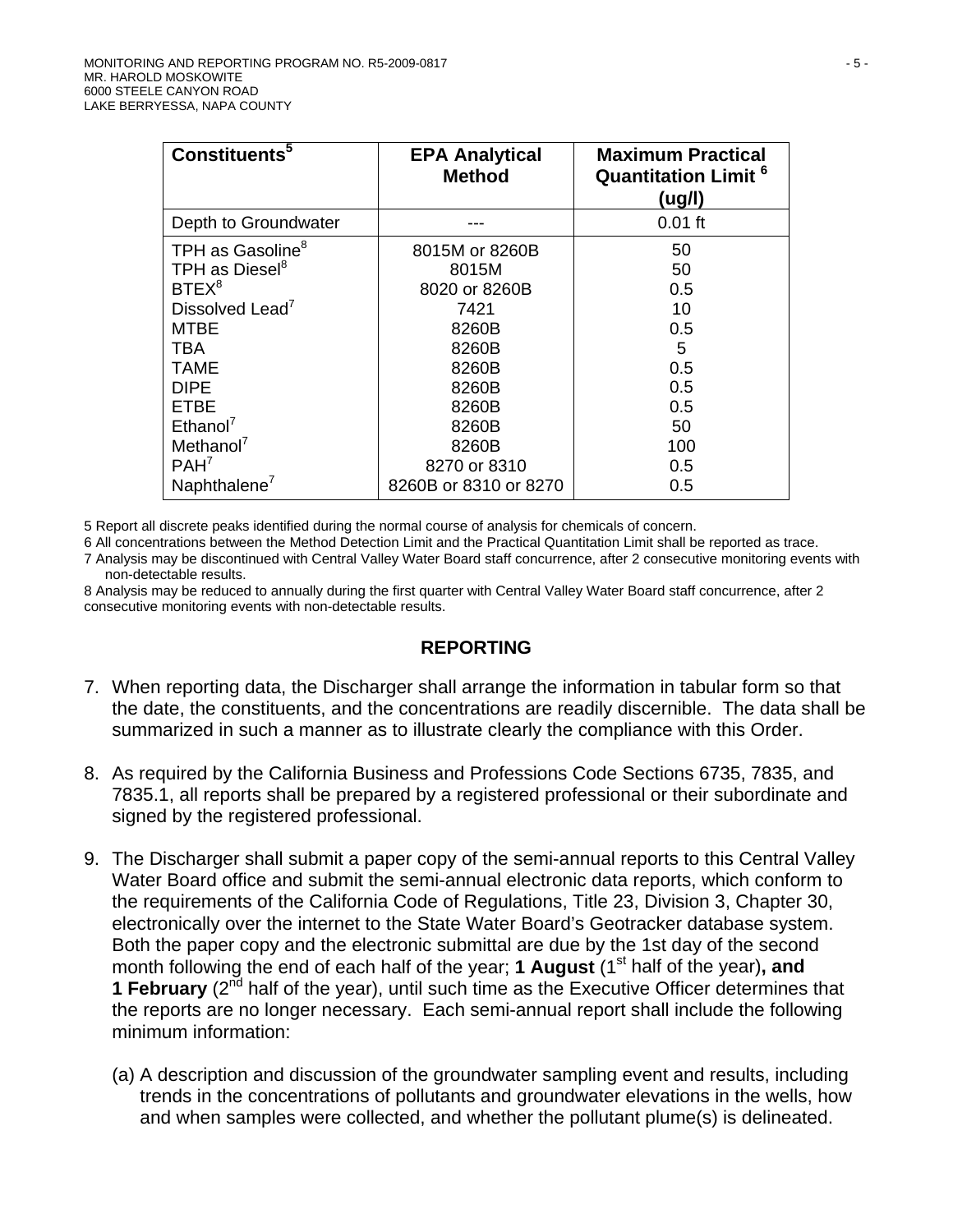- (b) Field logs that contain, at a minimum, water quality parameters measured before, during, and after purging, method of purging, depth of water, volume of water purged, etc.
- (c) Groundwater contour maps for all groundwater zones, if applicable.
- (d) Concentration contour maps for all groundwater zones for TPH-G, benzene, MTBE, and TBA, as applicable.
- (e) A table showing well construction details such as well number, groundwater zone being monitored, ground surface elevation, screen interval, bentonite interval, filter pack interval, and total depth of the well.
- (f) A table showing historical lateral and vertical (if applicable) down-gradient directions and gradients.
- (g) Cumulative data tables containing the water quality analytical results and depth to groundwater.
- (h) A copy of the laboratory analytical data report.
- (i) If applicable, the status of any ongoing remediation, including cumulative information on the mass of pollutant removed from the subsurface, system operating time, the effectiveness of the remediation system, and any field notes pertaining to the operation and maintenance of the system.
- (j) If applicable, the reasons for and duration of all interruptions in the operation of any remediation system, and actions planned or taken to correct and prevent interruptions.
- 10. The Second Semi-Annual Groundwater Monitoring Report, due **1 February** of each year, shall contain an evaluation of the effectiveness and progress of the investigation and remediation. This shall be an expanded semi-annual report and will include the following additional information/items:
	- (a) Tabular summaries of all data obtained during the year.
	- (b) Graphical summaries, of TPH-G, benzene, MTBE, and TBA concentrations, groundwater elevation data, and remediation system operation versus time for site wells.
	- (c) A rose diagram presenting groundwater flow direction and magnitude data.
	- (d) Contaminant concentration contour maps for TPH-G, benzene, MTBE, and TBA, if applicable, for each quarter from the previous year, as applicable.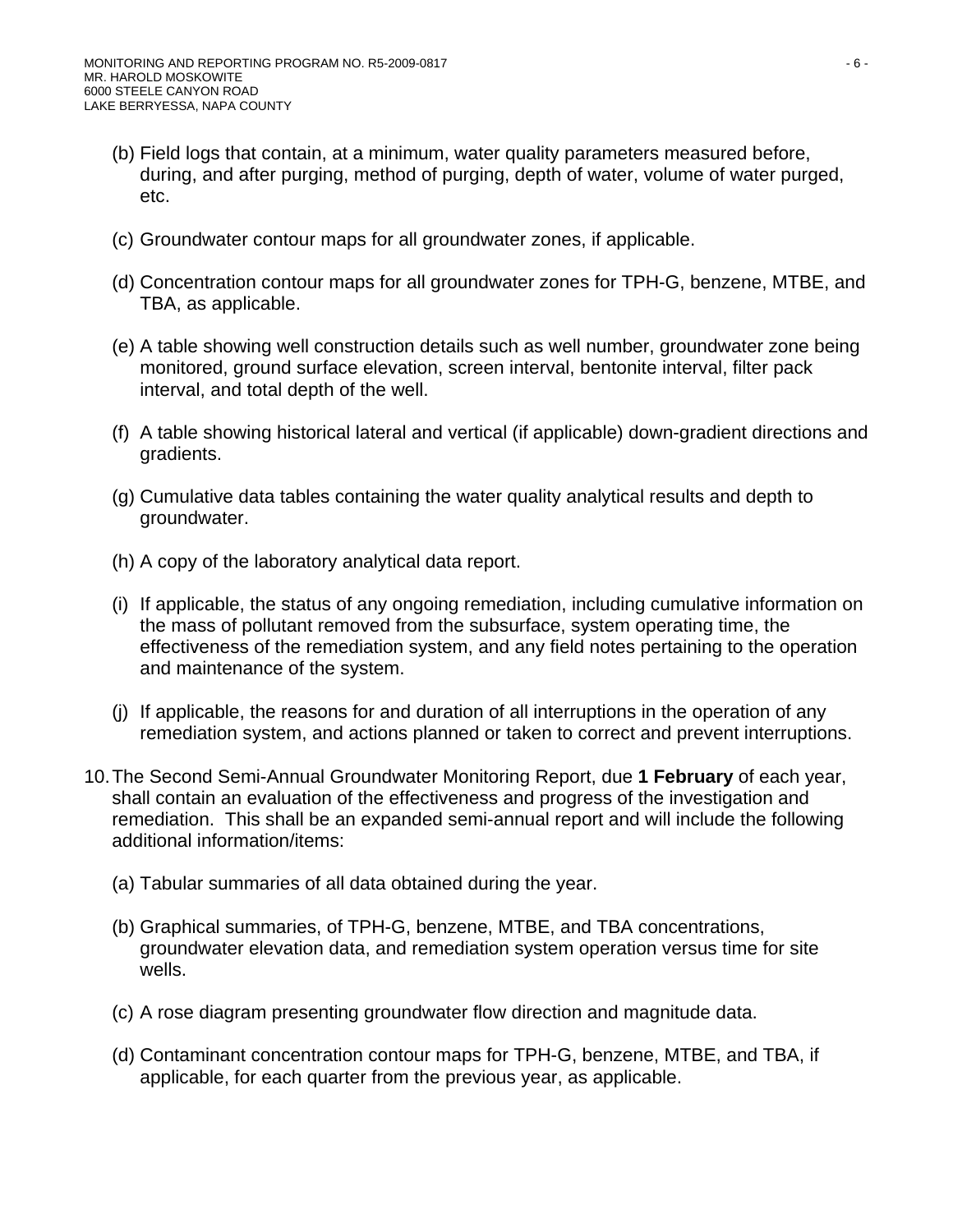- (e) A discussion of the long-term trends in the concentrations of the pollutants in the groundwater monitoring wells.
- (f) An analysis of whether the pollutant plume is being captured by an extraction system or is continuing to spread.
- (g) A description of all remedial activities conducted during the year, an analysis of their effectiveness in removing the pollutants, and plans to improve remediation system effectiveness.
- (h) The anticipated date for completion of cleanup activities;
- (i) An identification of any data gaps and potential deficiencies/redundancies in the monitoring system or reporting program.
- (j) If desired, a proposal and rationale for any revisions to the groundwater sampling plan frequency and/or list of analytes.
- 11. The Discharger shall not implement any changes to this MRP unless and until a revised MRP is issued by the Executive Officer.
- 12. The results of any monitoring done more frequently than required at the locations specified in the MRP also shall be reported to the Central Valley Regional Board. The Discharger shall implement the above monitoring program as of the date of this Order.

Ordered by: \_\_\_\_\_\_\_\_\_\_*original signed by*\_\_\_\_\_\_\_\_\_\_\_\_\_\_\_\_ PAMELA C. CREEDON, Executive Officer

> \_\_\_\_\_\_\_\_\_\_\_\_*9 July 2009*\_\_\_\_\_\_\_\_\_\_\_\_\_\_\_\_\_\_\_\_ (Date)